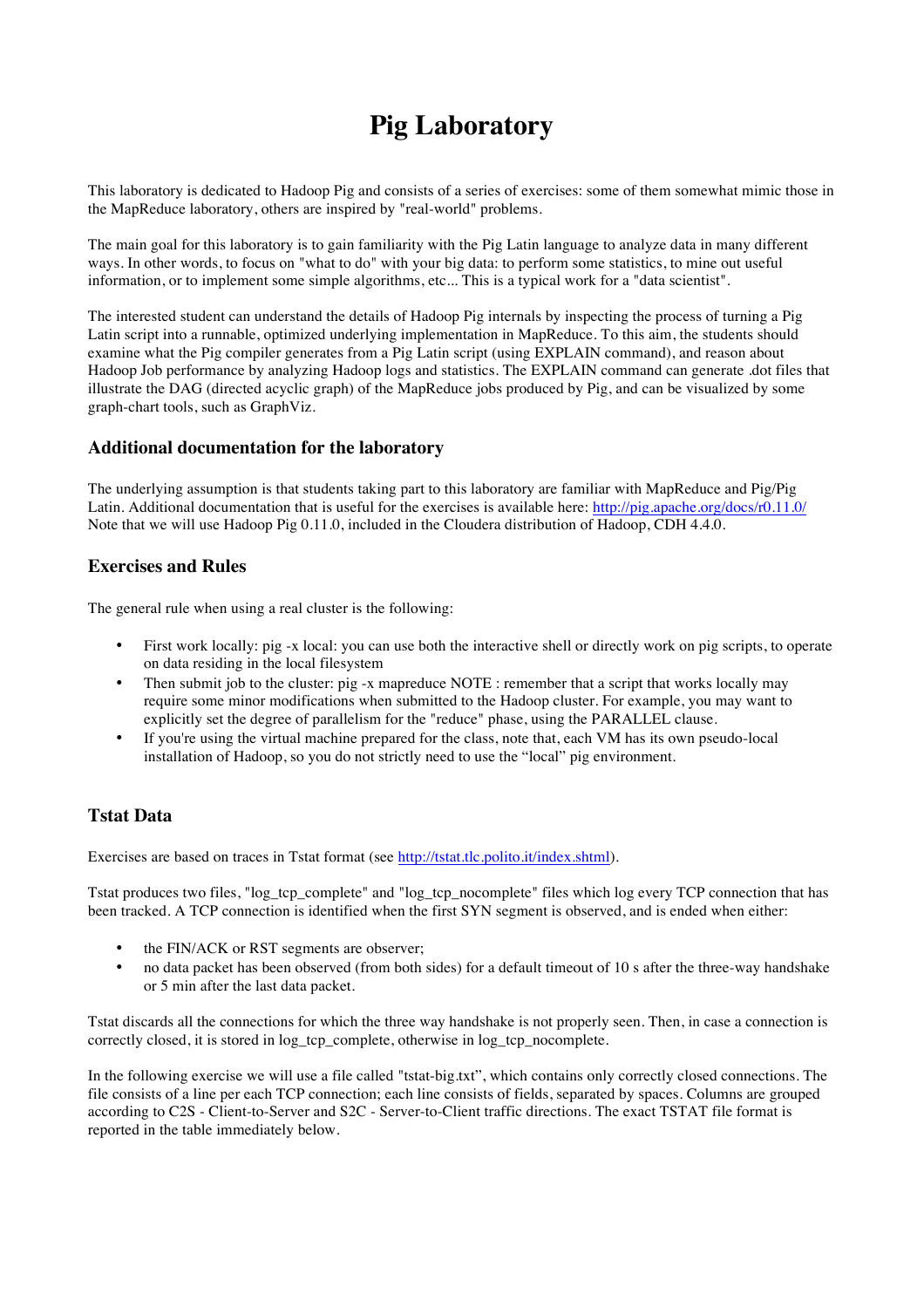|       | <b>C2S S2C</b> | <b>Short</b><br><b>Description</b> | Unit                     | <b>Long Description</b>                                                                                                                                                                                    |
|-------|----------------|------------------------------------|--------------------------|------------------------------------------------------------------------------------------------------------------------------------------------------------------------------------------------------------|
| 1     | 45             | Client/Server IP<br>addr           |                          | IP addresses of the client/server                                                                                                                                                                          |
| 2     | 46             | Client/Server<br>TCP port          |                          | TCP port addresses for the client/server                                                                                                                                                                   |
| 3     | 47             | packets                            |                          | total number of packets observed form the client/server                                                                                                                                                    |
| 4     | 48             | RST sent                           | 0/1                      | $0 = no RST$ segment has been sent by the client/server                                                                                                                                                    |
| 5     | 49             | ACK sent                           | $\overline{\phantom{a}}$ | number of segments with the ACK field set to 1                                                                                                                                                             |
| 6     | 50             | PURE ACK sent -                    |                          | number of segments with ACK field set to 1 and no data                                                                                                                                                     |
| 7     | 51             | unique bytes                       | bytes                    | number of bytes sent in the payload                                                                                                                                                                        |
| 8     | 52             | data pkts                          |                          | number of segments with payload                                                                                                                                                                            |
| 9     | 53             | data bytes                         | bytes                    | number of bytes transmitted in the payload, including retransmissions                                                                                                                                      |
| 10    | 54             | rexmit pkts                        |                          | number of retransmitted segments                                                                                                                                                                           |
| 11    | 55             | rexmit bytes                       | bytes                    | number of retransmitted bytes                                                                                                                                                                              |
| 12    | 56             | out seq pkts                       |                          | number of segments observed out of sequence                                                                                                                                                                |
| 13    | 57             | SYN count                          |                          | number of SYN segments observed (including rtx)                                                                                                                                                            |
| 14    | 58             | FIN count                          |                          | number of FIN segments observed (including rtx)                                                                                                                                                            |
| 15    | 59             | <b>RFC1323</b> ws                  | 0/1                      | Window scale option sent                                                                                                                                                                                   |
| 16    | 60             | RFC1323 ts                         | 0/1                      | Timestamp option sent                                                                                                                                                                                      |
| 17    | 61             | window scale                       | $\mathbb{Z}^2$           | Scaling values negotiated [scale factor]                                                                                                                                                                   |
| 18    | 62             | SACK req                           | 0/1                      | SACK option set                                                                                                                                                                                            |
| 19    | 63             | <b>SACK</b> sent                   | $\overline{\phantom{a}}$ | number of SACK messages sent                                                                                                                                                                               |
| 20    | 64             | <b>MSS</b>                         | bytes                    | MSS declared                                                                                                                                                                                               |
| 21    | 65             | max seg size                       | bytes                    | Maximum segment size observed                                                                                                                                                                              |
| 22    | 66             | min seg size                       | bytes                    | Minimum segment size observed                                                                                                                                                                              |
| 23    | 67             | win max                            | bytes                    | Maximum receiver window announced (already scale by the window scale factor)                                                                                                                               |
| 24    | 68             | win min                            | bytes                    | Maximum receiver windows announced (already scale by the window scale factor)                                                                                                                              |
| 25    | 69             | win zero                           |                          | Total number of segments declaring zero as receiver window                                                                                                                                                 |
| 26    | -70            | cwin max                           | bytes                    | Maximum in-flight-size computed as the difference between the largest sequence<br>number so far, and the corresponding last ACK message on the reverse path. It is an<br>estimate of the congestion window |
| 27    | 71             | cwin min                           | bytes                    | Minimum in-flight-size                                                                                                                                                                                     |
| 28    | 72             | initial cwin                       | bytes                    | First in-flight size, or total number of unack-ed bytes sent before receiving the first<br>ACK segment                                                                                                     |
| 29    | 73             | Average rtt                        | ms                       | Average RTT computed measuring the time elapsed between the data segment and<br>the corresponding ACK                                                                                                      |
| 30    | 74             | rtt min                            | ms                       | Minimum RTT observed during connection lifetime                                                                                                                                                            |
| 31    | 75             | rtt max                            | ms                       | Maximum RTT observed during connection lifetime                                                                                                                                                            |
| 32    | 76             | Stdev rtt                          | ms                       | Standard deviation of the RTT                                                                                                                                                                              |
| 33    | 77             | rtt count                          |                          | Number of valid RTT observation                                                                                                                                                                            |
| 34    | 78             | ttl_min                            |                          | Minimum Time To Live                                                                                                                                                                                       |
| 35    | 79             | ttl_max                            |                          | Maximum Time To Live                                                                                                                                                                                       |
| 36    | 80             | rtx RTO                            |                          | Number of retransmitted segments due to timeout expiration                                                                                                                                                 |
| 37    | 81             | rtx FR                             |                          | Number of retransmitted segments due to Fast Retransmit (three dup-ack)                                                                                                                                    |
| 38    | 82             | reordering                         |                          | Number of packet reordering observed                                                                                                                                                                       |
| 39    | 83             | net dup                            |                          | Number of network duplicates observed                                                                                                                                                                      |
| 40    | 84             | unknown                            | $\overline{\phantom{a}}$ | Number of segments not in sequence or duplicate which are not classified as specific<br>events                                                                                                             |
| 41 85 |                | flow control                       | $\overline{\phantom{a}}$ | Number of retransmitted segments to probe the receiver window                                                                                                                                              |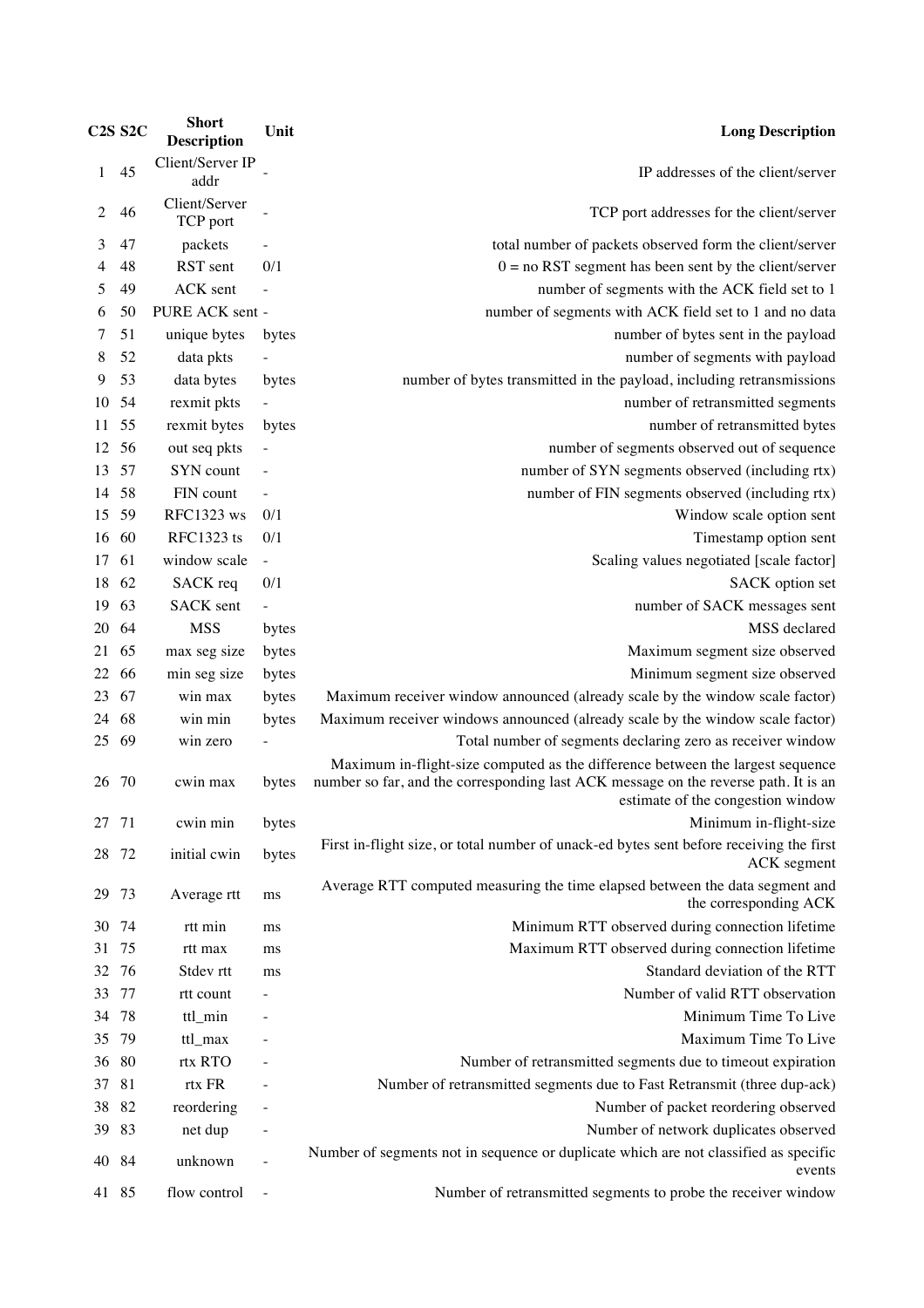| <b>Long Description</b><br>Unit                                                                  |  | <b>Short</b><br><b>Description</b> |    | <b>C2S S2C</b> |
|--------------------------------------------------------------------------------------------------|--|------------------------------------|----|----------------|
| Number of unnecessary transmissions following a timeout expiration                               |  | unnece rtx RTO -                   |    | 42 86          |
| Number of unnecessary transmissions following a fast retransmit<br>$\sim$                        |  | unnece rtx FR                      | 87 | 43             |
| $1 =$ retransmitted SYN segments have different initial seqno                                    |  | $!=$ SYN seqno 0/1                 | 88 | 44             |
| Flow duration since first packet to last packet                                                  |  | Completion time ms                 |    | 89             |
| Flow first packet since first segment ever<br>ms                                                 |  | First time                         |    | 90             |
| Flow last segment since first segment ever<br>ms                                                 |  | Last time                          |    | 91             |
| Client first segment with payload since the first flow segment                                   |  | C first payload ms                 |    | 92             |
| Server first segment with payload since the first flow segment<br>ms                             |  | S first payload                    |    | 93             |
| Client last segment with payload since the first flow segment<br>ms                              |  | C last payload                     |    | 94             |
| Server last segment with payload since the first flow segment<br>ms                              |  | S last payload                     |    | 95             |
| Client first ACK segment (without SYN) since the first flow segment<br>ms                        |  | C first ack                        |    | 96             |
| Server first ACK segment (without SYN) since the first flow segment<br>ms                        |  | S first ack                        |    | 97             |
| Flow first packet absolute time (epoch)<br>ms                                                    |  | First time abs                     |    | 98             |
| 0/1<br>$1 =$ client has internal IP, $0 =$ client has external IP                                |  | C Internal                         |    | 99             |
| 0/1<br>$1 =$ server has internal IP, $0 =$ server has external IP                                |  | S Internal                         |    | 100            |
| Bitmask stating the connection type as identified by TCPL7 inspection engine (see<br>protocol.h) |  | Connection type -                  |    | 101            |
| Type of P2P protocol, as identified by the IPP2P engine (see ipp2p_tstat.h)                      |  | P <sub>2P</sub> type               |    | 102            |
| P2P protocol message type, as identified by the IPP2P engine (see ipp2p_tstat.c)                 |  | P2P subtype                        |    | 103            |
| For P2P ED2K flows, the number of data messages<br>$\blacksquare$                                |  | ED2K Data                          |    | 104            |
| For P2P ED2K flows, the number of signaling (not data) messages                                  |  | ED2K Signaling -                   |    | 105            |
| For P2P ED2K flows, the number of client<->server messages                                       |  | ED2K C2S                           |    | 106            |
| For P2P ED2K flows, the number of client<->client messages                                       |  | ED2K C2C                           |    | 107            |
| For P2P ED2K flows, the number of chat messages                                                  |  | ED2K Chat                          |    | 108            |
| For HTTP flows, the identified Web2.0 content (see the http_content enum in                      |  | HTTP type                          |    | 109            |
| For SSL flows, the server name indicated by the client in the Hello message<br>extensions        |  | <b>SSL Client</b><br>Hello         |    | 110            |
| For SSL flows, the subject CN name indicated by the server in its certificate                    |  | <b>SSL</b> Server<br>Hello         |    | 111            |
| Dropbox identifier of user device                                                                |  | Dropbox ID                         |    | 112            |
| Full Qualified Domain Name contacted                                                             |  | <b>FQDN</b>                        |    | 113            |
|                                                                                                  |  |                                    |    |                |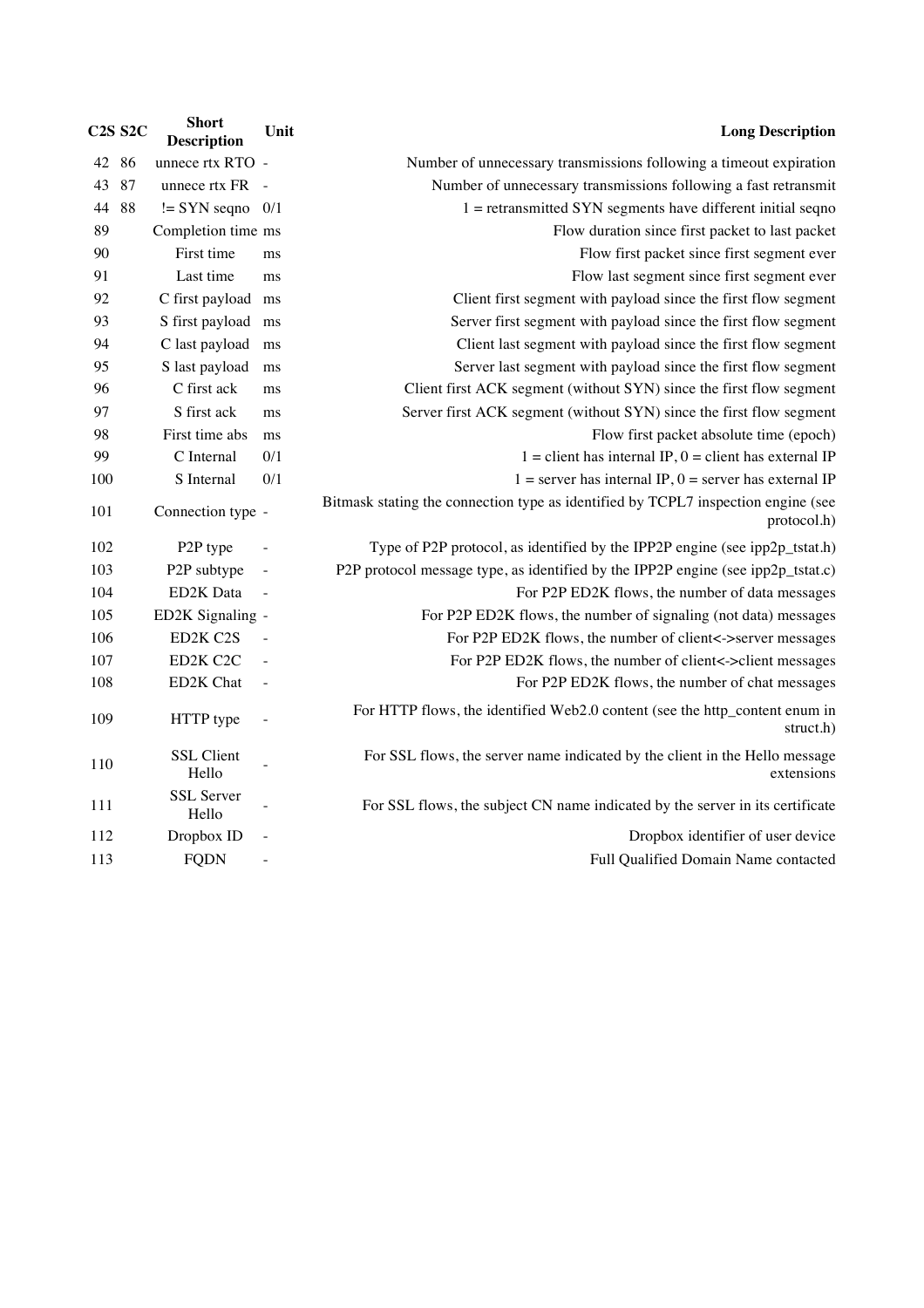# **1 Exercises 1.1 Exercise 1 – A "Network" Word Count**

**Problem statement**: count the number of TCP connection per each client IP.

The problem is very similar to the Word Count problem of the MapReduce laboratory: it has been conceived to familiarize with PIG Latin.

### **Writing your first Pig Latin script**

The following lines of code can also be submitted to the interactive pig shell (grunt) with some minor modifications. The code of this exercise is included in the archive on the website. For convenience, the code is also reported immediately below:

```
-- Load input data from local input directory
A = LOAD 'tstat-sample.txt' using PigStorage(' ') AS (ip c:chararray, ... );
-- Group by client IP
B = GROUP A BY ip c;
-- Generate the output data
C = FOREACH B GENERATE group, COUNT(A);-- Store the output (and start to execute the script)
STORE C INTO 'output/ex1';
```
As you can notice, this exercise is solved (to be precise, this is one possible solution). You have the freedom to develop your own solutions. Using all the information we have provided so far, you will have to play with Pig and answer several questions at the end of this exercise (remember: Google may be a helpful friend, and so are we, so feel free to ask!). Some of the useful debugging commands are:

- **DESCRIBE** relation: this is very useful to understand the schema applied to each relation. Note that understanding schema propagation in Pig requires some time.
- **DUMP** relation: this command is similar to the STORE command, except that it outputs on stdout the selected relation.
- **ILLUSTRATE** relation: this command is useful to get a sample of the data in a relation.

### **Executing the script**

Now that you are ready to submit you first pig script to the cluster, you need to specify the execution mode:

#### pig -x mapreduce script\_name

When you interact with HDFS (e.g., when you create an output file) you will see a directory corresponding to your unix credentials (login) under the /user/ directory. Note that the pig script you wrote for local execution requires some modifications to be run on the cluster:

- Change the input path to the appropriate one. You can browse the local HDFS filesystem in order to find the tstat input files.
- Change the output path: note that Hadoop refuses to overwrite any local directory when you define the path, so, remember to use a different name or to delete the output directory for each run of your script.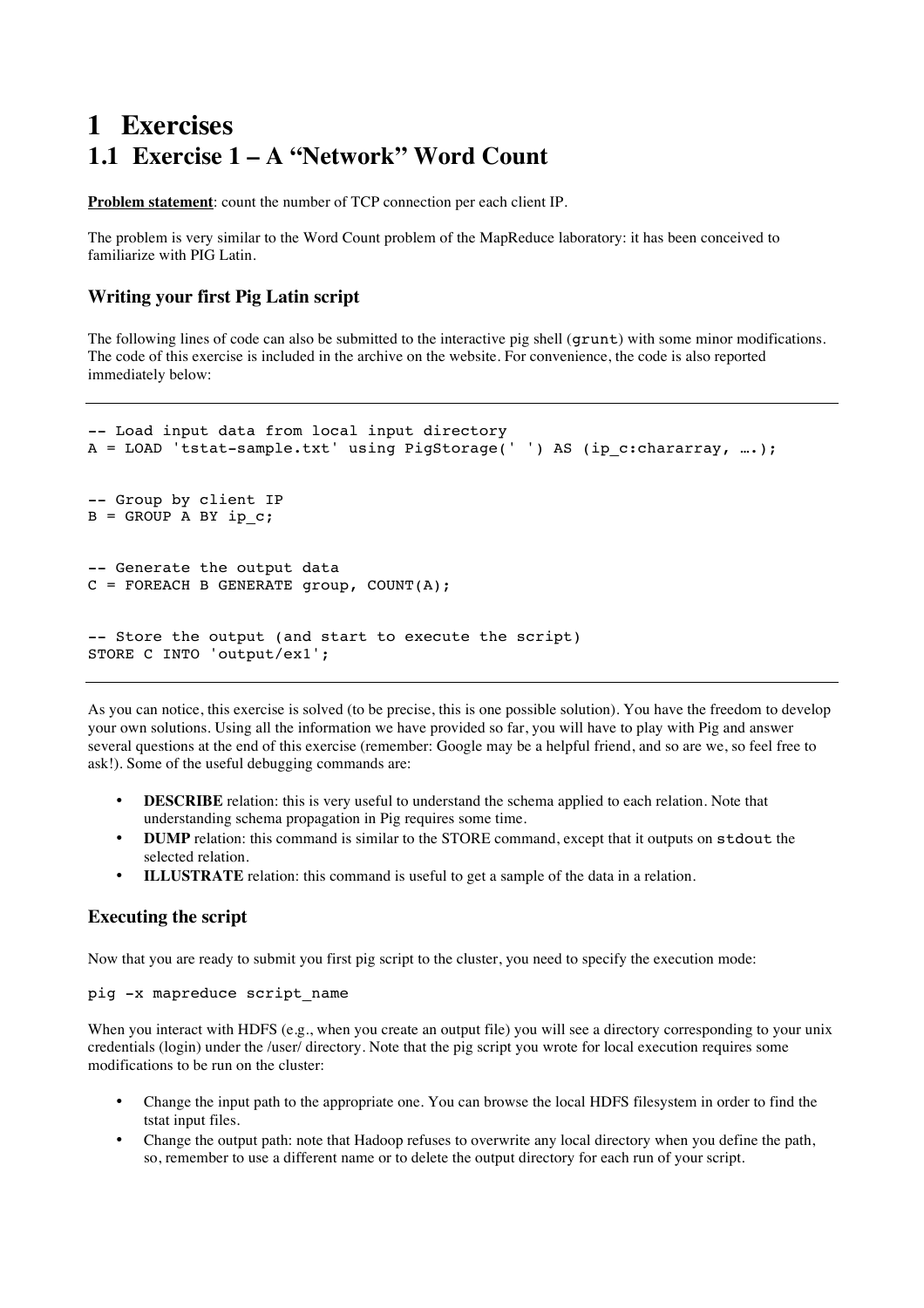- Set parallelism where appropriate, using the PARALLEL keyword. This is intentionally left for the student You can also use another troubleshooting instrument to understand the logical, physical and execution plans produced by Pig:
- EXPLAIN relation: note that you can generate output files in the "dot" format for better rendering How-to inspect your results and check your job in the cluster
- Inspecting your job status on the cluster: you can identify your job by name and check its status using the Web UI of the JobTracker so far. Make sure to obtain useful information, for example, what optimization Pig brings in to help reducing the I/O throughput.

**Questions**: 1. What does a GROUP BY command do? At which phase of MapReduce is GROUP BY performed in this exercise and in general? 2. What does a FOREACH command do? At which phase of MapReduce is FOREACH performed in this exercise and in general? 3. Explain very briefly how Pig works (i.e. the process of Pig turning a Pig Latin script into runnable MapReduce job(s)) 4. Explain how you come to a conclusion that your results are correct 5. How many reducers were launched? Why? Can you modify this number? 6. How many mappers were launched? Why? Can you modify this number?

## **1.2 Exercise 2**

**Problem statement**: count the total number of TCP connection having "google.it" in the FQDN (Fully Qualified Domain Name) field (field #113 in the tstat data).

**Hint**: You need to modify the code of the previous exercise, filtering the loaded data, and applying a different grouping.

**Questions**: 1. How many reducers were launched? Can you increase the number of reducers?

# **1.3 Exercise 3**

**Problem statement**: for each client IP, compute the sum of uploaded, downloaded and total (up+down) transmitted bytes.

# **1.4 Exercise 4**

**Problem statement**: find the top 100 users per uploaded bytes.

**Hint**: there are different ways of solving this exercise, in particular, in recent PIG versions there is a function called TOP, that returns the top-n tuples from a bag of tuples (see http://pig.apache.org/docs/r0.11.1/func.html#topx).

**Questions**: 1. Is this job map-only? Why? Why not? 2. Where did you apply the TOP function? 3. Can you explain how does the TOP function work? 4. TOP function was introduced in PIG v.0.8. How, in your opinion, and based on your understanding of PIG, was the query answered before the TOP command was available? Do you think that it was less efficient than the current implementation?

### **1.5 Exercise 5**

**Problem statement**: For each IP in the top 100 list previously computed, find the number of bytes uploaded by the largest TCP connection and the percentage of the bytes uploaded by this connection over the total number of uploaded bytes.

**Hint**: for this exercise, you need to join two datasets: the output of the previous exercise with the original tstat dataset.

**Questions**: 1. How many jobs were generated? 2. Describe how the join is executed.

# **1.6 Exercise 6**

**Problem statement:** find the minimum value of client MSS (mss\_c).